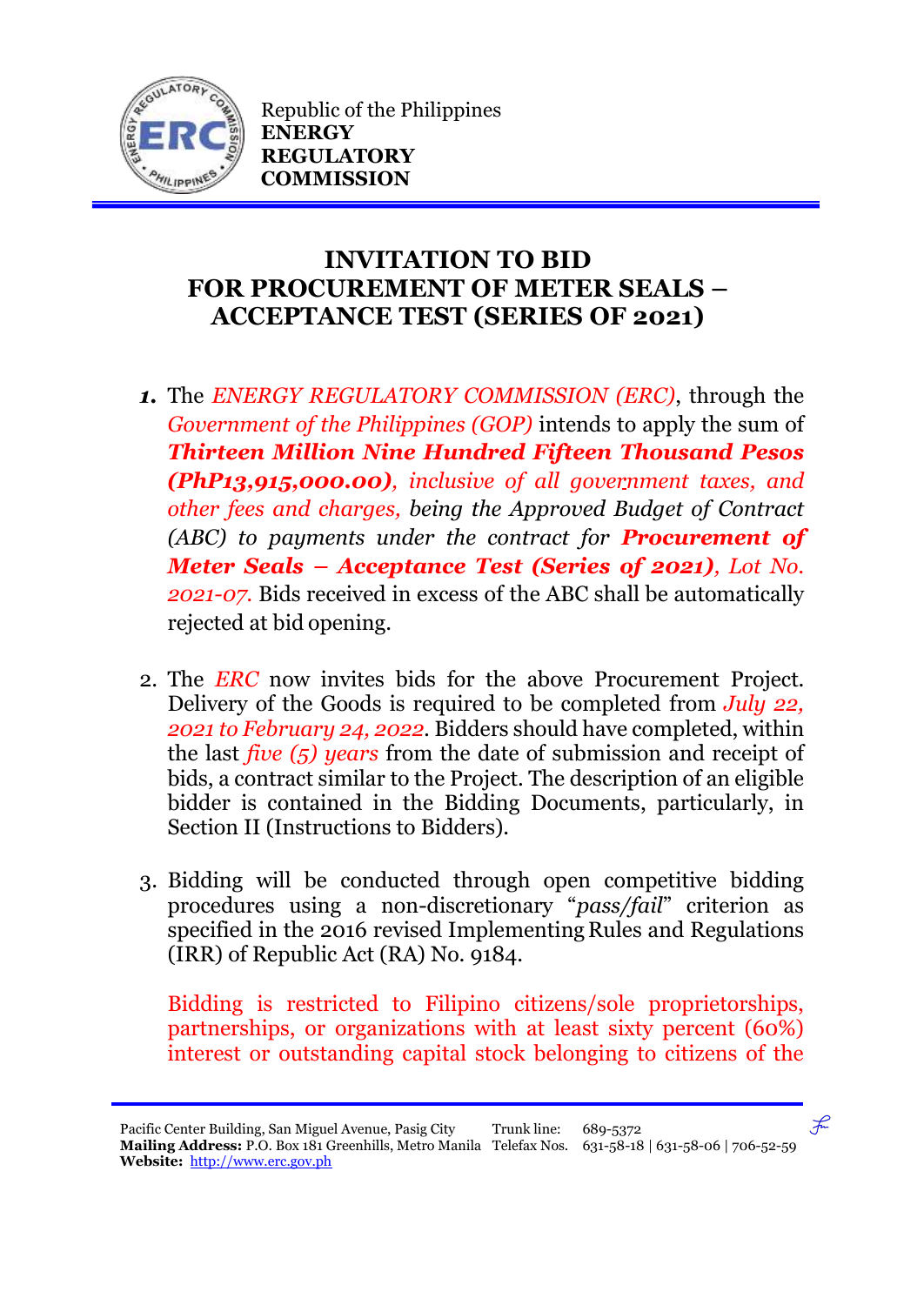Philippines, and to citizens or organizations of a country the laws or regulations of which grant similar rights or privileges to Filipino citizens, pursuant to RA No. 5183.

- 4. Prospective Bidders may obtain further information from *ERC BAC Secretariat* and inspect the Bidding Documents at the address given below during *Monday to Friday, 9:00 A.M. to 4:00 P.M*.
- 5. A complete set of Bidding Documents may be acquired by interested Bidders on *04 March 2021* from the given address and website(s) below *and upon payment of the applicable fee for the Bidding Documents, pursuant to the latest Guidelines issued by the GPPB, in the amount of Twenty-Five Thousand Pesos (PhP25,000.00)*. The Procuring Entity shall allow the bidder to present its proof of payment for the fees *in person.*
- 6. The *ERC BAC* will hold a Pre-Bid Conference<sup>1</sup> , which shall be open to prospective bidders, on *12 March 2021, 10:00 A.M. through videoconferencing via MS Teams, which can be accessed through:*

https://teams.microsoft.com/l/meetupjoin/19%3ameeting\_Y2QwNzJkZjMtYTNhZC00ZWEyLTg3ZmQtMzE4OGV mYmIwNmE1%40thread.v2/0?context=%7b%22Tid%22%3a%220f0dac9f-433c-41ba-9f57-42be6fe671a9%22%2c%22Oid%22%3a%22638c224b-aae0- 4a1f-95d8-6b417df5646d%22%7d

- 7. Bids must be duly received by the BAC Secretariat through manual submission at the office address indicated below on or before *29 March 2021, 09:00 A.M.* Late bids shall not be accepted. Bidders are requested to submit one (1) original and one (1) copy of their bids. Bidders are likewise requested to bring the originals of the documents submitted and present the same for comparison during the bid opening.
- 8. All Bids must be accompanied by a bid security in any of the acceptable forms and in the amount stated in **ITB** Clause 14.

<u>.</u>

 $1$  May be deleted in case the ABC is less than One Million Pesos (PhP1,000,000) where the Procuring Entity may not hold a Pre-Bid Conference.